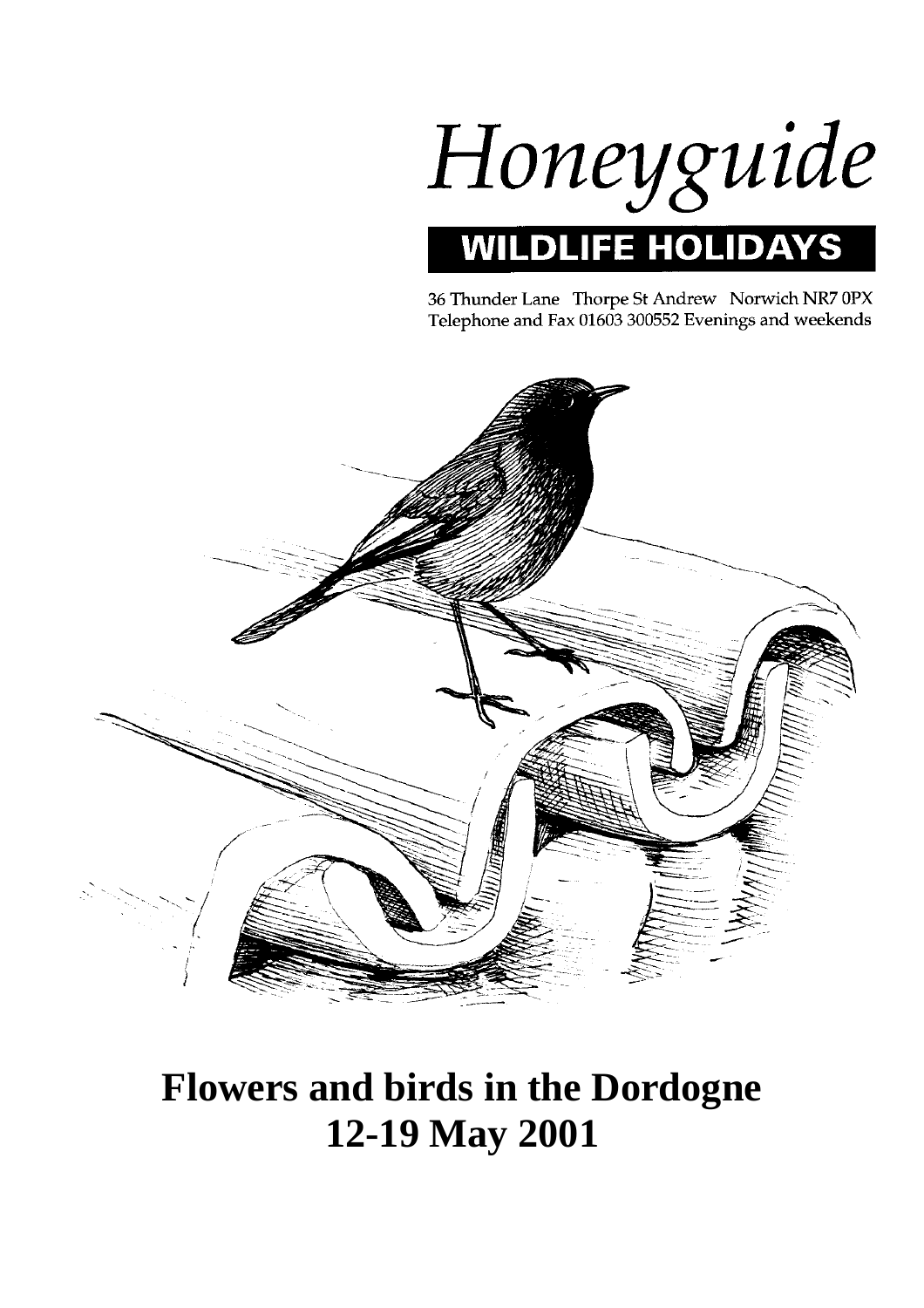# **Flowers and birds in the Dordogne 12-19 May 2001**

| List of participants                             |                  |
|--------------------------------------------------|------------------|
| Norman Willis<br>Maureen Willis                  | London           |
| Beryl Lewcock<br>Anne Rivers                     | Kent             |
| Brenda Owen<br>Delphine Hoyle                    | <b>Berkshire</b> |
| <b>Stephanie Davies</b>                          | <b>Berkshire</b> |
| <b>Yvonne Griffiths</b><br><b>Betty Annesley</b> | <b>Essex</b>     |
| Michael Lasseter<br>Anne Lasseter                | Dorset           |
| Vic Fairbrother                                  | Liverpool        |
| Leader<br>Chris Durdin                           | Norwich          |

Our hosts: Keith, Cathy and Olivia Parker, Castang, Le Coux-et-Bigaroque, 24220 St Cyprien, Dordogne, France

## *Illustrations by Rob Hume. Front cover: black redstart*

This holiday, as for every *Honeyguide* holiday, also puts something into conservation in our host country by way of a contribution to the wildlife that we enjoyed. The conservation contribution this year of £25 per person in the Dordogne was this year supplemented by a group in the Camargue, leading to a total of £625 handed to La Ligue pour la Protection des Oiseaux (LPO, the French Bird Protection League) during the Camargue holiday. This brings the total given to LPO to £5,325 since 1991, and to various conservation projects in Europe to £22,805. A thank-you letter from LPO is at the end of the report. This is mainly about the lesser kestrel project in the Camargue, and if you read a little French you'll see that there were 64 pairs of lesser kestrels in 2001.

The holiday report starts with the daily log, then continues with various lists. I hope this makes a good souvenir and *aide memoire* for those on the holidays and gives a good taste of the area for anyone thinking of going to Castang in the future.

Chris Durdin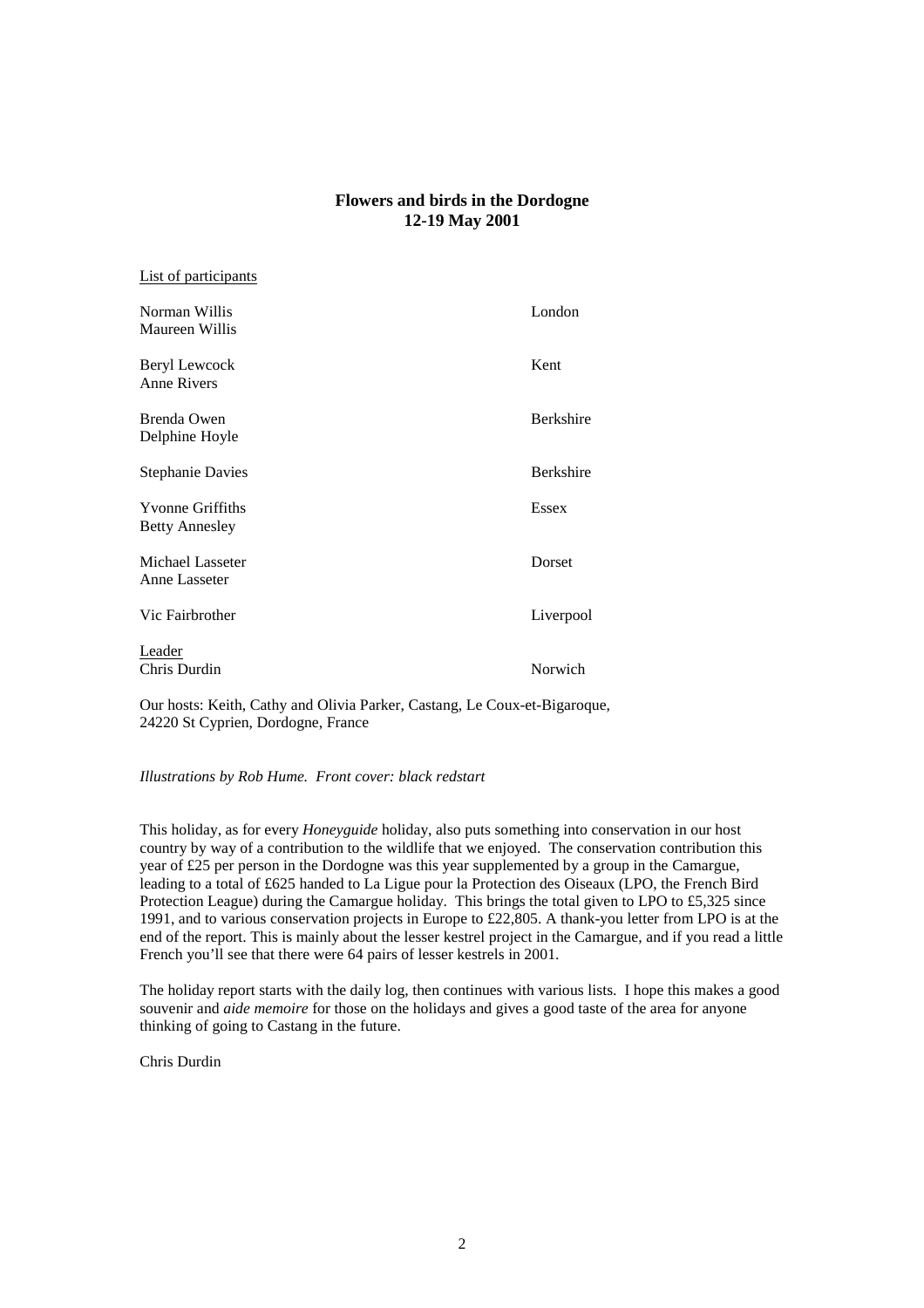# **Flowers and birds in the Dordogne 12-19 May 2001**

## Prologue

For 10 years, Honeyguide has run a successful holiday in the Lot, the Dordogne's immediate neighbour to the south. Our base there wasn't available in 2001 and recommendations brought us to Castang instead. Those recommendations weren't from naturalists but all those booked on the Lot holiday kindly switched to the Dordogne. Everyone, I know it's fair to say, was delighted with how it worked out, with the added fun of many surprises from exploring a new area. The wildlife was every bit as rich, with many similarities but interesting differences to the Lot.

The welcome was as warm as you'd find anywhere, and the hospitality and food first class. All this was possible due to the relaxed charm but also hard work of our hosts, Cathy and Keith Parker – and their daughter Olivia. Keith and I spent two very full days finalising the itinerary that worked well for the group. This included a soaking to the skin and trying many places rejected as well as those included, one of which was the river near Bigaroque where Keith had to borrow a tractor from his neighbouring farmer when my hire car had to be towed out of the mud.

#### Saturday 12 May – Toulouse to Castang

The flight was some 20 minutes late arriving at a very hot Toulouse airport. Everyone was soon loaded up into our two minibuses for the week, Keith driving the leading one, and we were soon on the *péage* north. Our route took us over the bridge with the views of Cahors, across Tarn and Lot rivers and through some of the Department of the Lot, past black kites and roadside orchids. We weaved through the market town of Gourdon before crossing into the Dordogne. There was a quick stop in a village for a leg stretch, then along the Dordogne valley, including the magnificent riverside villages at Roque Gageac and Beynac.

There were nightiars churring at Castang as our three hour journey ended and we were settled into rooms for the week. As it was a little late, we made do with just a four-course meal, one less than the usual.

## Sunday 13 May – local walks to Lagrave and Coux

A routine was quickly established with a pre-breakfast birdwatch from around a quarter to eight, followed by a late, leisurely breakfast at nine o'clock. Those who made the early-ish start saw black redstarts, serins and whitethroats and helped line up some orchids for the full group for later.

The morning's walk was, quite intentionally, a slow potter round local lanes to get to know the local wildlife. If you're new to orchid-rich country, the number of pyramidal orchids is quite a surprise. After a while, they get overlooked in the search for new species, but it's difficult not to appreciate their individual charm, the variety of pinks and sheer splendour of numbers. Milkwort, in both deep blue and mauve was picked out, many tassel hyacinths and several cranesbill species, including the lovely long-stalked cranesbill. Our stroll took us into Lagrave village where we looked at the village pond, there in case of fire, and the restored village bread oven.

Between Lagrave and the other cluster of houses making up the hamlet of Castang, we took in a small roadside meadow with many green-winged orchids and of one of this area's great surprises, a patch of tongue orchids. The walk took us below the big meadow making up part of Keith and Cathy's property at Castang; where the meadow touched the road a single monkey orchid was found among the long grass. A fan-tailed warbler – a bird one associates more with coastal or Mediterranean areas – did its usual zip …zip…zip song flight. The road took us past the edge of a copse, where there was a particularly fine lady orchid on the verge (*illustrated, right*) and several narrow-leaved helleborines, before turning left up the gentle incline past the hedge with a Lombardy poplar from where a melodious warbler sang all week.

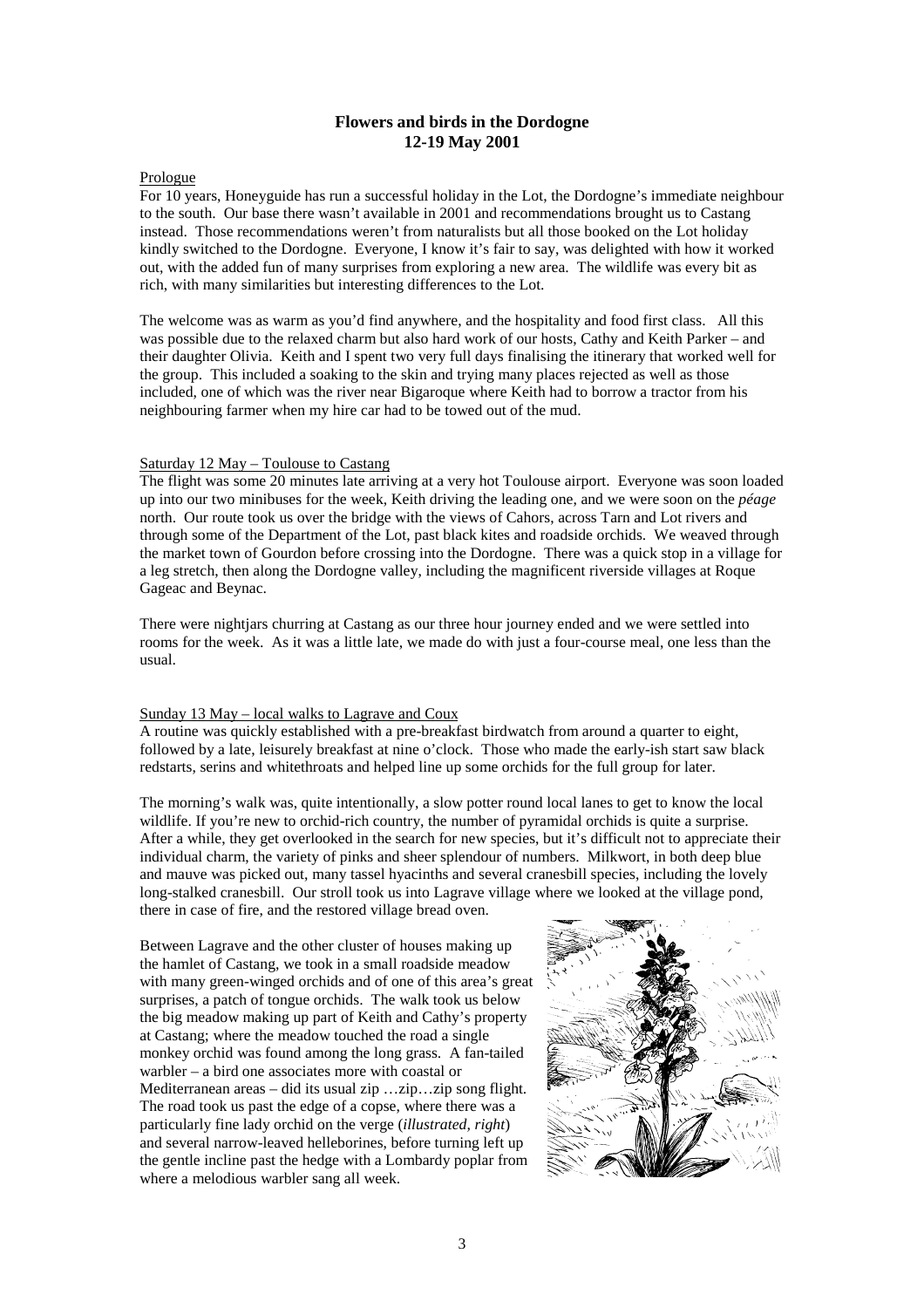After a splendid buffet lunch, our afternoon walk to us to the local village of Coux, the nearer part of Le Coux et Bigaroque. This was via a partly wooded lane, then into more open farmland, where there were stonechats, turtle doves and many more flowers for the list. At Coux, we took in the compact village centre and school, before heading up the road. We passed the village cemetery on our right and newly planted tobacco on our left. Our first swallowtail and cleopatra butterflies were somewhere near the tobacco drying sheds, and before most took the short-cut up a track by the medlar tree. Beryl and Anne decided to stick to the slight longer route by road, but we all contrived to arrive at the same time back at base.

After a cup of tea, several were persuaded to come and look at Keith and Cathy's meadow. Greenwinged orchids are not the tallest and could be overlooked in the long grass, not least as many of this early flowering species were beginning to go over. But once your eye was in, it was clear there were many hundreds, perhaps a thousand or more. As the meadow slopes downhill, the ground gets soggy, and in this area there were a dozen or so loose-flowered orchids. One early purple orchid was found too, and a diversion into the little patch of scrub added bee and man orchids to the list, plus the not yet flowering stumps of lizard orchids.

Last night's meal had given a strong hint of Castang's best. The full routine starts with a drink as an apéritif; the choice is endless, but many went for one of the French duo of *kir* or *pineau*. Soup was first course, always homemade and very tasty. Then starter, main course, cheese and dessert, followed by tea, coffee or jasmine tea to finish. It's tough job to handle all this, but we were up to the challenge.

## Monday 14 May – woodland walk and Limeuil

Before breakfast, gathered near the recycling bin, we watched a melodious warbler through the telescope on a perch high on a thick hedge across a field in which corn buttercup – a real rarity in the UK – was growing. This was in addition to the one already regular by the Lombardy poplar down the road.

Can weather be exciting? I'd now say yes, after today's breakfast. Hailstones fell, growing to the size of mint imperials, and we stood open-mouthed as we watched them bouncing off the lawn. Hail turned briefly to fierce rain and cloths had to be brought rapidly into service as the ceiling started to leak. Outside, as it eased off, we saw how flowers and leaves were ripped apart. Pity any insect on the receiving end of one of those lumps of ice. We wondered what would happen to the recently planted tobacco crop down the road; it didn't look too bad. The worst damage was to the pool cover. Having siphoned the winter rain from it on Saturday morning – Olivia and I had spent much of the morning rescuing tadpoles – it refilled with rain and those areas around the edge not protected by the water were ripped to pieces by the hailstones.

We seemed to have the knack of choosing a week where when the weather was bad it was only so at convenient times. As we arrived at the start of the circular walk, nicknamed the woodland walk, the only wet was what was dripping from trees. Being on a quiet road it was even fine under foot. Water proofs were soon packed away and sun hats dug out as it became hot and sunny. A Cetti's warbler shouted from the scrub in the river valley on our right hand side. There were spindle, the sky blue flowers of chalk milkwort, and much bird song, including blackbird, song and mistle thrushes, shorttoed treecreeper and flutey golden orioles. I'd had the idea that we could introduce new orchid species at a steady pace through the week; the riches here meant some were ahead of schedule, especially woodcock orchid and twayblades. Lady orchids and narrow-leaved helleborines were there a-plenty, as we took turns to left and left again. The quiet road weaved through a farm complex, anything but gentrified as some places in the area are, and as I arrived back in good time I could then drive the route again and collect three back markers.

For lunch we drove to a small picnic site at Limeuil at the confluence of the rivers Dordogne and Vézères. Sand martins over the river were followed under the arch into the village where they were nesting in the old wall. Mute swan and tree sparrow were added to the list; ever-present goldfinches sparkled around us.

An hour and a half in the village was soon spent. Keith drove some to the top of this pretty, but steep village: most walked though narrow lanes of picturesque properties. On a warm day, villages often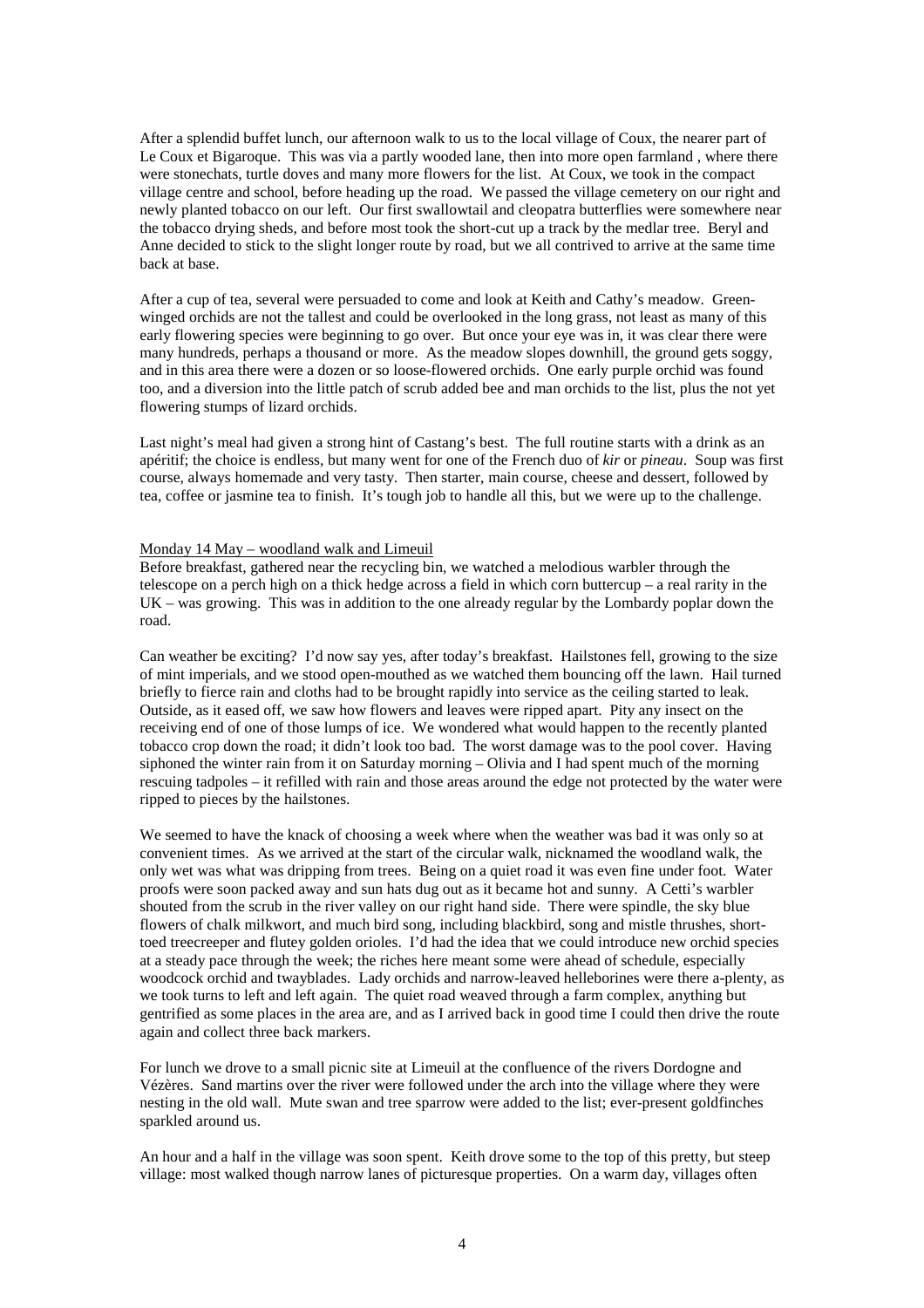provide shelter and perches for wildlife, which today included roe deer (seen by Vic), violet carpenter bee, short-toed treecreeper, a hummingbird hawkmoth and the ever present black redstarts and serins. Tea and ice creams were enjoyed by many.

We drove a few kilometres to a viewpoint over the Dordogne where counted at least eight black kites and looked over plastic tunnels where strawberries are grown in the rich river valley soil. Rather than going straight home from there, we too a little detour to what Coux village calls its beach, though most of the *plage* is under water in May. Of particular interest, opposite the asparagus, were cordons of kiwi fruit. Being English, several paddled while others had a go on swings, slide and seesaw.

'Norman has been stirring' was the rumour; no surprises there, except that he had lent a hand with tonight's lentil soup. Then from chef's assistant to community singing leader, as somehow we were cajoled into an A-Z of songs about birds. I'm sure the generous supply of red and white wine had nothing to do with it.

## Tuesday 15 May – Le Bugue and Cave Walk

Quite a pre-breakfast walk, with a red-backed shrike in the patch of scrub, a fine male cirl bunting, a male golden oriole seen flying out of a clump of trees where it had sung and a wryneck heard.



There is a tradition to visit a market town on market day on our French holidays, and today it was Le Bugue. It's a mixture of real produce for the locals and gifts for tourists. Many fine purchases were made: a basket for Anne L; two hats for Norman (Maureen is legendary for her shopping skills), including a French beret; eight presents for eight bridesmaids for the soon to be wed Betty. Those ticked off for eating cherries in church will remain nameless. An early picnic lunch was taken at the picnic site by the river below the car park.

The 'cave walk' started well with the car parking area in quarried piece of roadside, the poor limestone soil bringing a rich crop of pyramidal and woodcock orchids, plus white Pyrenean flax and globularia. The first part of the walk was quite well-wooded, including St Lucie's cherry. "Who was St Lucie, and why is a cherry named after?" I pondered. Stephanie pronounced with great authority that St Lucie was starving in the wilderness, planted her staff and it immediately bore fruit to sustain her. If you're going to bluff, do it with confidence – as every holiday leader knows. So we all believed the story, and continue to do so, despite Stephanie's later protestations that she made it up on the spot.

In a more open area, two hobbies, a buzzard and a black kite were all in the air together. Some wonderful ascalaphids were emerging; they're like a cross between an antlion and a lacewing. Anne R found a nestful of great tits in a mailbox. The trill of Bonelli's warblers was heard, the ever-alert Vic drew our attention to a large snake (probably grass snake) and butterfly orchids were noted. More on the identification of these later. As we emerged up the hill from the wood, now halfway round the walk, there was a slight puzzle over the route, as on the map, though it was clear the next stop at the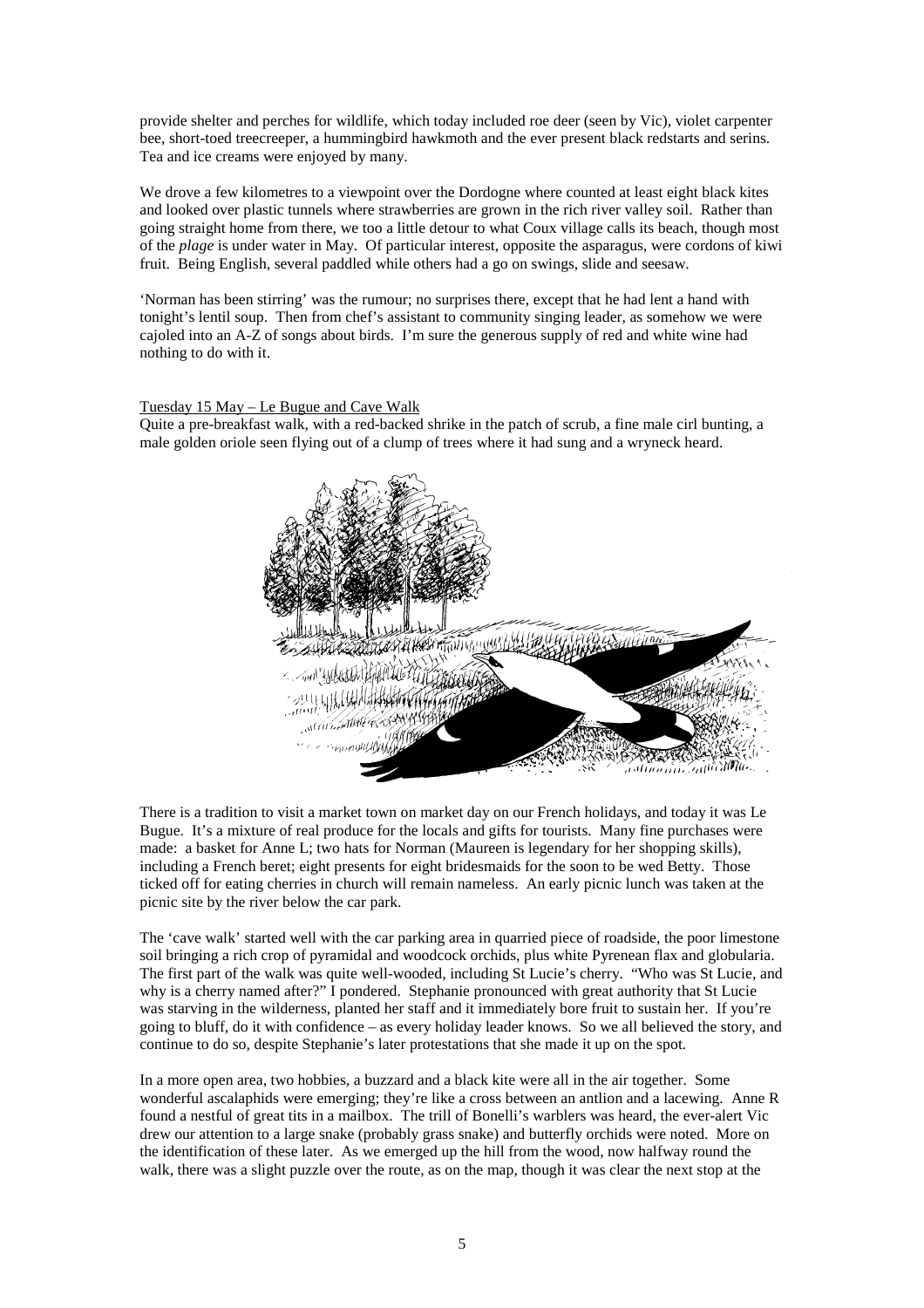caves was close. The slight detour was easily sorted, but it led to the great bonus of a patch of sombre bee orchids by the road. Also known as dull ophrys, though the adjective is a little unfair, this species more associated with the Mediterranean, and certainly not seen in 10 years of Lot holidays. A count found 86 spikes. Annual scorpion vetch was also found – another flower from the Mediterranean book – plus countless tongue orchids. And broom and gorse together (thank you Norman).

In the early part of last century, the Gouffre de Proumeyssac received a handful of visitors who were lowered from the top in a basket. Unscrupulous locals used to dispose of victims – mugged travellers, for example – into the great cavern. Now there is a more conventional entrance down the hill, with tickets, teashop and souvenirs. Five of us visited, enjoying a bat near the entrance, a light and sound show showing off the St Paul's cathedral-sized cave to best advantage. Notable features included striking, squid like formations and perfect triangles crystallised in a pool. Tables of clay souvenirs were slowly receiving a coating of sparking limestone; pity they were all so naff. The rest of the group had a rest and a drink.

The return half of the walk was mostly downhill and generally more open. The star field – tiny though it was – had a wonderful patch of some 50 burnt-tip orchids, alongside limadors, bee orchids with white sepals, more tongue orchids and many cowslip seedheads. Then home, dropping Vic in Coux so he could phone home from the call box.

#### Wednesday 16 May – two views walk, Berbiguières and Beynac

The best pre-breakfast walk of the week was enjoyed by regular early risers Mike, Anne L and Vic. After the now regular red-backed shrike and melodious warbler we went to the rest of Castang where the wryneck had called yesterday. This time it performed, sitting on a roof ridge, then in full telescope view in a small, bare tree at the edge of the walnut plantation. A nuthatch was knocking around too. Down the road, we paused ahead of the regular nightingale spot to watch it several times hop around the road between the trees on one side and the bushes on the other.

The 'two views' walk, south of the river, is only about a kilometre long, but that didn't stop it taking all morning. We parked the two minibuses in the middle of the linear ridge-top track, and first walked east. It was a hot day, and butterflies were beginning to emerge. Some were sitting quietly, drying out; others were caught in the butterfly net by the quick-wristed Betty. The fritillaries at this early stage of the season were all Glanville, unless you count Duke-of-Burgundy which isn't a real 'frit'. Blackveined white, like a stained glass window as someone said, and swallowtail were well seen; nearly all the blues were small blues. Scare swallowtail and green hairstreak were other goodies. A woodlark sang, settled on a wire, before showing its short tail and a hint of its bat-like flight. Turtle doves purred. A colourful day flying moth was identified as speckled yellow; mental notes were taken of the pattern on a black and red soldier beetle. The eastwards walk took us into the edge of a wood in which there were several butterfly orchids, some so big that they demanded looking at; the features seemed closer to greater butterfly orchids than lessers.

Lunch was in a field back by the minibuses with a view overlooking the Dordogne valley in the direction of Coux. The field had amazing patches of man orchids, some thick-stemmed, large flowered fly orchids, lots of twayblades and the by now usual scattering of limador spikes and Yvonne's favourites, pyramidal orchids. After lunch we walked west along the ridge as far as the water tower, again orchid-rich along the way, then returned for some to take in the view of a chateau towards the north east.

We drove a couple of kilometres and pottered briefly round the pretty village of Berbiguières. From there we stayed in tourist mode and took a short drive east along the Dordogne to the striking town of Beynac. No doubt most tourists walk to the top of this hillside village, but us experienced travellers know the best way to admire the sights is to relax with a cup of tea and let our eyes do the climbing.

Back at Castang, while reviewing the day's wildlife, a wryneck could again be heard. Delphine was all set to go look for it, but the idea was postponed for the early walk tomorrow: my big mistake, as it wasn't seen or heard again. Fierce rain that evening may have been why.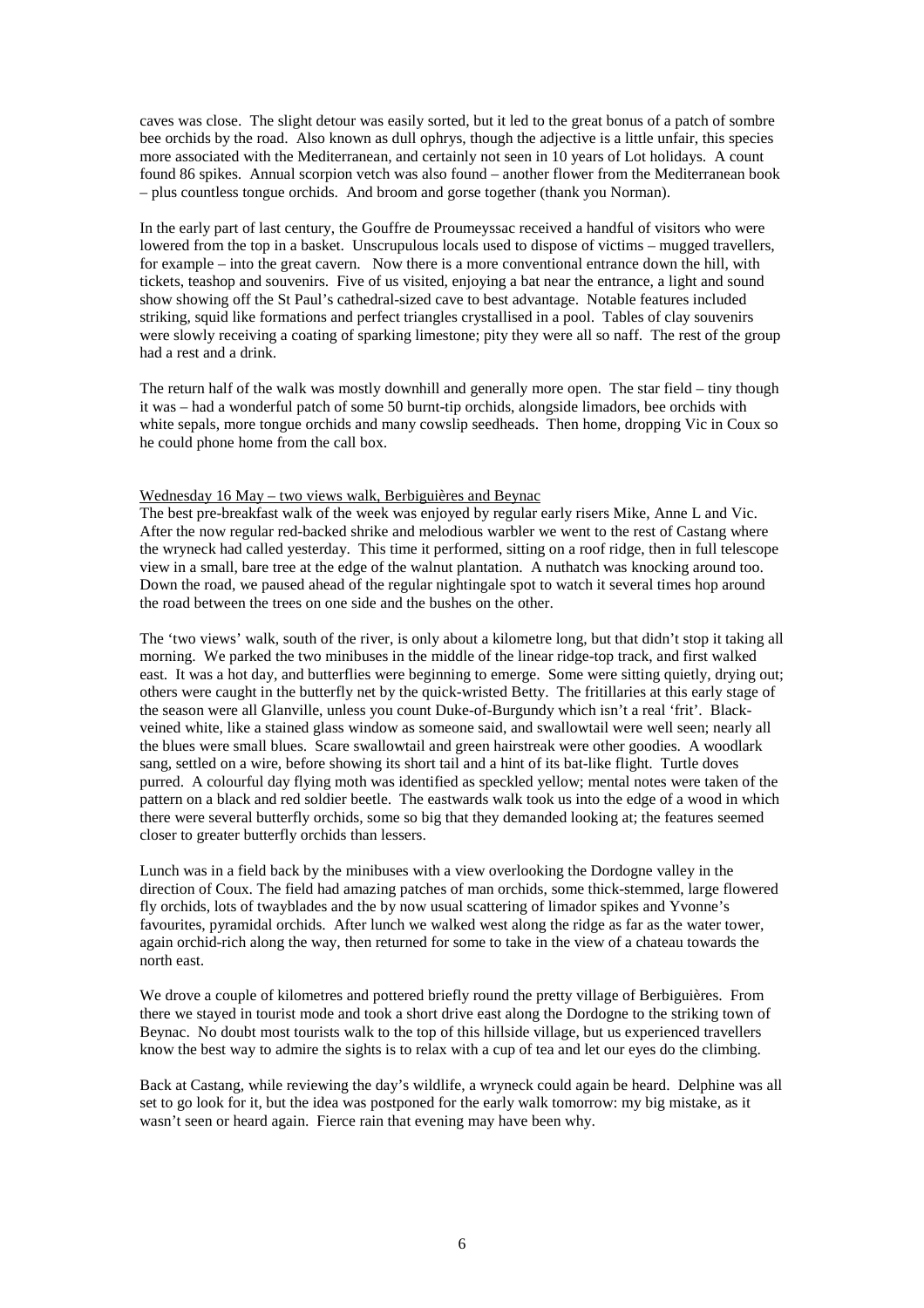#### Thursday 17 May – Keith's walk

As well as the usual red-backed shrike, now with a female too, there was another down the hill on the other side of Castang. No wryneck, but the nightingale was seen again.

Today's walk is one of Keith's regular routes, if usually drier underfoot on account of the previous night's rain. Built diversions included an old *pigeonnier* (pigeon loft) in a field, a stone sluice across a stream and a *caban*, a stone shelter for shepherds. The walk took us through woodland, cultivations and past hamlets on a selection of tracks and quiet roads. Not a great deal was added to already long lists, but we did find a patch of not quite flowering spiked star-of-Bethlehem and, continuing the biblical theme, a curious looking crucifer with leaves like Jacob's ladder that was later identified as narrow-leaved bittercress. Many in the group had a guided inspection of the property under renovation close to base, complete with exotic wood carvings.

A latish lunch at Castang was followed by a siesta. Late afternoon we divided into two. Keith's crew went to St Cyprien and along the river from there and saw a hare. My group, with Bob Gibbons and Nigel Spring researching the following week's itinerary, returned to the botanically rich verges near the Gouffre de Proumeyssac. Sulphur clover was noted, the sombre bee orchids and many others re-found, and a further look at the many tongue orchids revealed that some were the long-lipped (= ploughshare) serapias. Then, with books and lenses, a careful look at the butterfly orchids revealed some to be greaters with others of the more indeterminate type – between greater and lesser that is – that seem to be the most common in this part of France, but probably closer to greater.

#### Friday 18 May – Les Eyzies, Roque St Christophe, St Léon-sur-Vézère

A mist crept up the valley and over Castang, so the morning bird walk concentrated mostly on birdsong, though walking a short distance up towards Lagrave did take us out of the mist. Then back for a slightly earlier 8.30 breakfast so we could be away promptly.

The caves of Font de Gaume at Les Eyzies have restricted numbers so we'd booked the only available slot a week before, a 10 o'clock arrival for a 10.30 tour. The short walk from the ticket office to the cave entrance was worth doing for its own sake, with trees including Montpelier maple, cornelian cherry and holm oak and white rockrose and eyebright at ground level. Cave paintings of bison, horse and reindeer restrict numbers here and account for the strict instructions not to touch the sides of the caves. Just one is protected from visitors by a perspex screen; and it was remarkable how the pictures were painted to match the shapes of the cave walls and how well they showed in poor light, more as the artists would have seen them. One wonders how long it will be before access is restricted, much as one now has to visit a replica at Lascaux farther up the valley.

We paused for a while under the troglodytes home of Roque St Christophe; not for wrens, but another brown bird, crag martins. Then coffee and ice cream – no wonder Cro Magnon man survived so well here – followed by a brief botanical excursion. The wood here has the umbellifer sanicle, yellow archangel, early purple orchids still in flower in the shade, seams of maidenhair fern on spring lines in the rock and, out of the shade, bloody cranesbill. A tuberous comfrey was then found right by the minibuses, the drooping yellow flowers causing an initial misidentification as goldendrop.

For lunch we drove to a viewpoint over the valley, from where black kites drifted around as we watch the workers in the fields far below. A team of people on the back of a tractor planted tobacco. Was that man really ploughing a whole field with a rotavator? And at what point would the man on the tractor give up his ploughing as he got into the wet bit if the field? A walk across the road found Mediterranean coriaria then both downy and sessile oak.

St Léon-sur-Vézère was the final scheduled stop. Another pretty village, a visit to the church and an ice cream. An unscheduled stop was made by a goose farm as we drove south. Some went inside to see the force-feeding that gives the geese their distended livers made into *foie gras*. Our own group's farmer, Mike, discussed farming matters with the man with the goose-feeding nozzle. Finally, after returning to Castang, three of us drove to the shop in Coux.

Brenda and Delphine reported a red squirrel down the road as we did the final checklist. We then assembled on the terrace for the long-promoted performance of black beret-wearing Norman and Olivia, the latter appearing under her stage name of Hermione (borrowed from Harry Potter's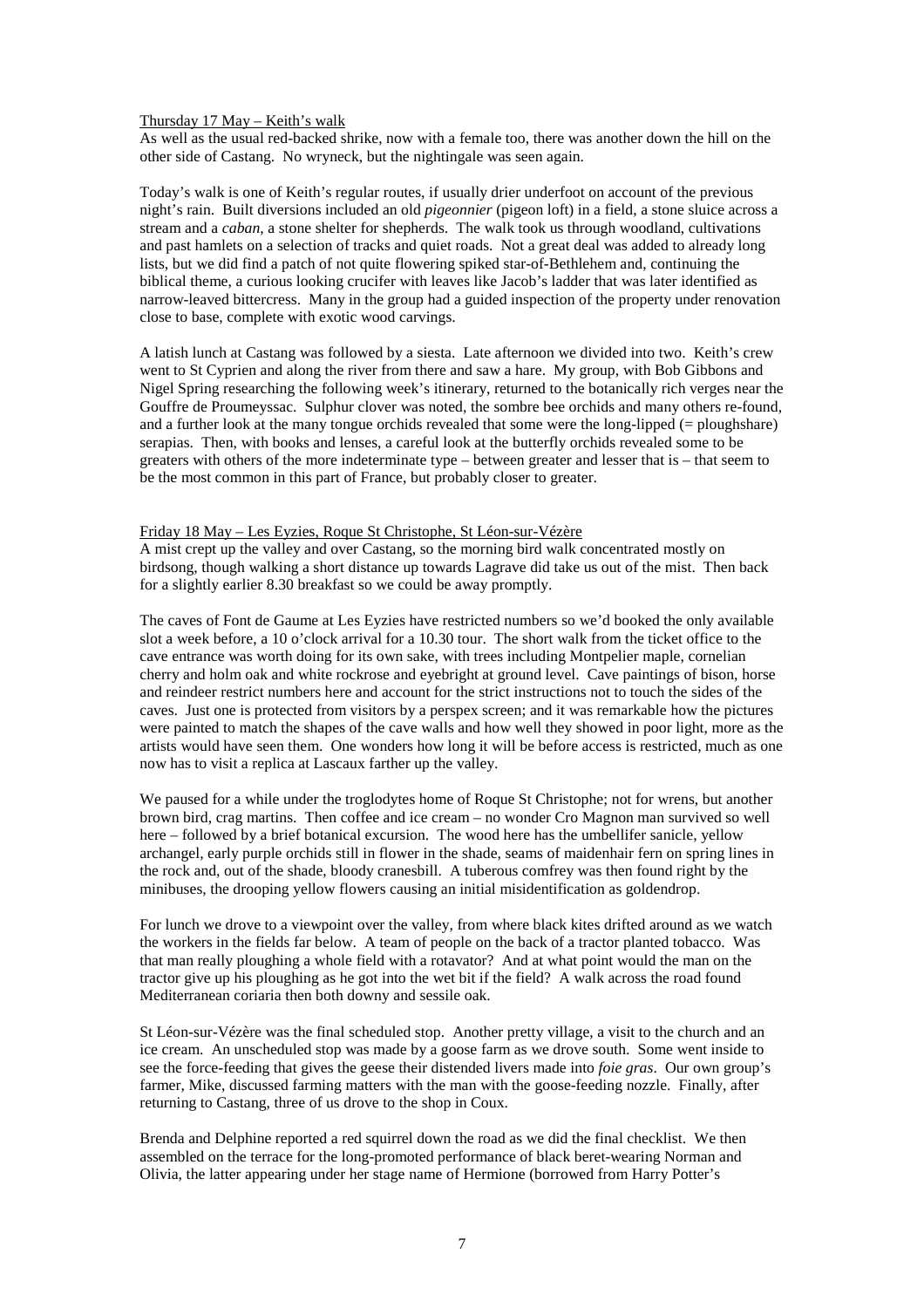wizarding friend). The build up to this had kept us in suspense; the poster, the equity card (Olivia  $\underline{H}$ Parker), the various announcements. We already knew the two Goon show jokes, but it didn't detract from the fun. Bob Gibbons and Nigel Spring joined us for our final evening meal.

Saturday 19 May – Castang to Toulouse An early breakfast was followed by a smooth journey back to Toulouse.

**\* \* \* \* \* \* \***

| Wildlife of the week: a quick straw poll revealed the following favourites.     |
|---------------------------------------------------------------------------------|
| orchids                                                                         |
| orchids, especially three new species                                           |
| orchids                                                                         |
| hobby, black kite and buzzard seen together. And lentil soup.                   |
| flower-filled meadows. And pork with mustard sauce.                             |
| to be back in the Dordogne after so many year, and especially pyramidal orchids |
| phone calls from fiance Ray                                                     |
| tassel hyacinth                                                                 |
| flower-filled meadows                                                           |
| hoopoe he kept missing                                                          |
| exuberance of orchids                                                           |
| exuberance of orchids                                                           |
| sombre bee orchids                                                              |
|                                                                                 |

# **WILDLIFE CHECKLISTS**

# **BIRDS**

Grey heron Mallard Black kite Buzzard Kestrel Hobby Rock dove/feral pigeon Collared dove Turtle dove Cuckoo (heard) Barn owl (Chris heard only) Tawny owl (Chris heard only) Nightjar (heard) **Swift** Hoopoe Wryneck Green woodpecker Great spotted woodpecker Woodlark Skylark Sand martin Crag martin Swallow House martin Yellow (blue-headed) wagtail White wagtail Wren Dunnock Robin Nightingale Black redstart Stonechat

Blackbird Song thrush (heard) Mistle thrush Cetti's warbler (heard) Fan-tailed warbler Melodious warbler **Whitethroat** Blackcap Bonelli's warbler Chiffchaff Firecrest Long-tailed tit Blue tit Great tit Nuthatch Short-toed treecreeper Golden oriole Red-backed shrike Jay Magpie **Jackdaw** Carrion crow Raven Starling House sparrow Tree sparrow Chaffinch Serin **Greenfinch** Goldfinch Cirl bunting Corn bunting